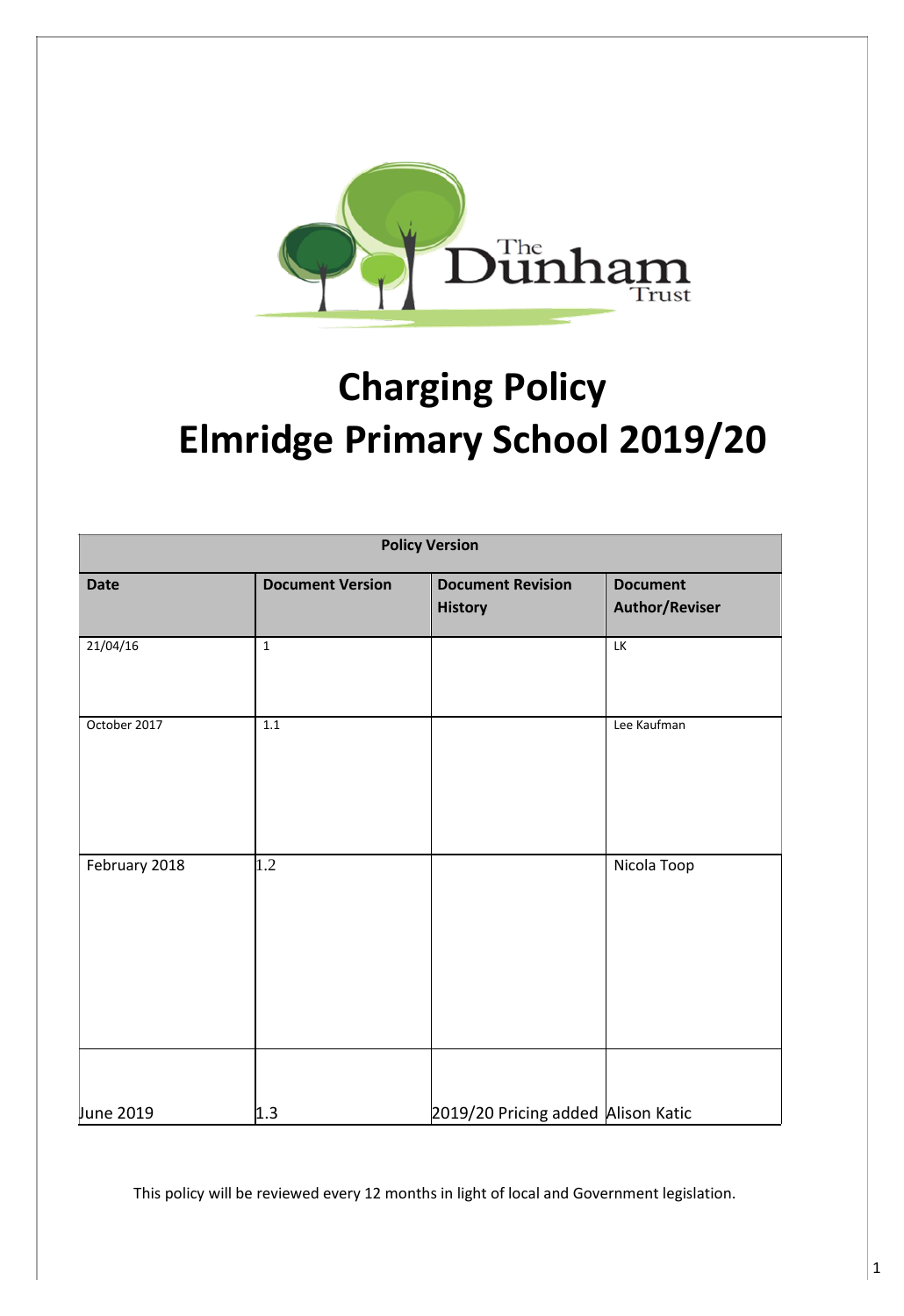The Dunham Trust believes it makes a significant contribution in transforming children's life chances. Our aim and commitment is to transform schools into sustainable learning academy communities.

*"We aim to ensure that, for everyone involved, excellence and equity become and remain a reality"*

*"They come this way only once so we should litter their pathways with quality experiences"*

We believe that we are able to help our academies and their young people to aspire to and achieve success. To do this, we are committed to ensuring that every child and young person has a pathway to succeed that:

- gives the best possible start in life
- $\bullet$  equips them with creativity, spirit and confidence
- enables individuals to appreciate life and equip for further learning
- supports the child in becoming a responsible citizen
- ensures continued success in his/her future and contributes to the local community

Our aims for 'Improvement' are designed to ensure all academies are consistently benchmarked against key improvement priorities. This framework will ensure effective progress across the Trust, whilst at the same time, leaving space for autonomy at the school level. It will:

focus efforts on what really matters, i.e. our vision, principles and commitment to the children, young people, families and communities that we serve.

provide a flexible approach to improvement that meets the needs of each Academy. This will involve a commitment to immediate improvement in each individual context, professional development and a collaborative approach that engages with improvement projects designed to build capacity, an approach that is responsive, reflective and sustainable.

focus on outcomes, understanding that these are not negotiable. We are committed to a no-excuses culture. In achieving these outcomes, all will focus on individual responsibility and collective accountability for success

The Trust has a responsibility to ensure the success of each academy by allowing every pupil to maximise his/her potential. As an academy sponsor there will be an expectation for joint working across individual academies. The Trust is committed to high quality academy improvement activity, networking and development and research. Equally, the promotion of sport, outdoor education and the creative arts will be important in the development of pupil self-esteem and building learning skills.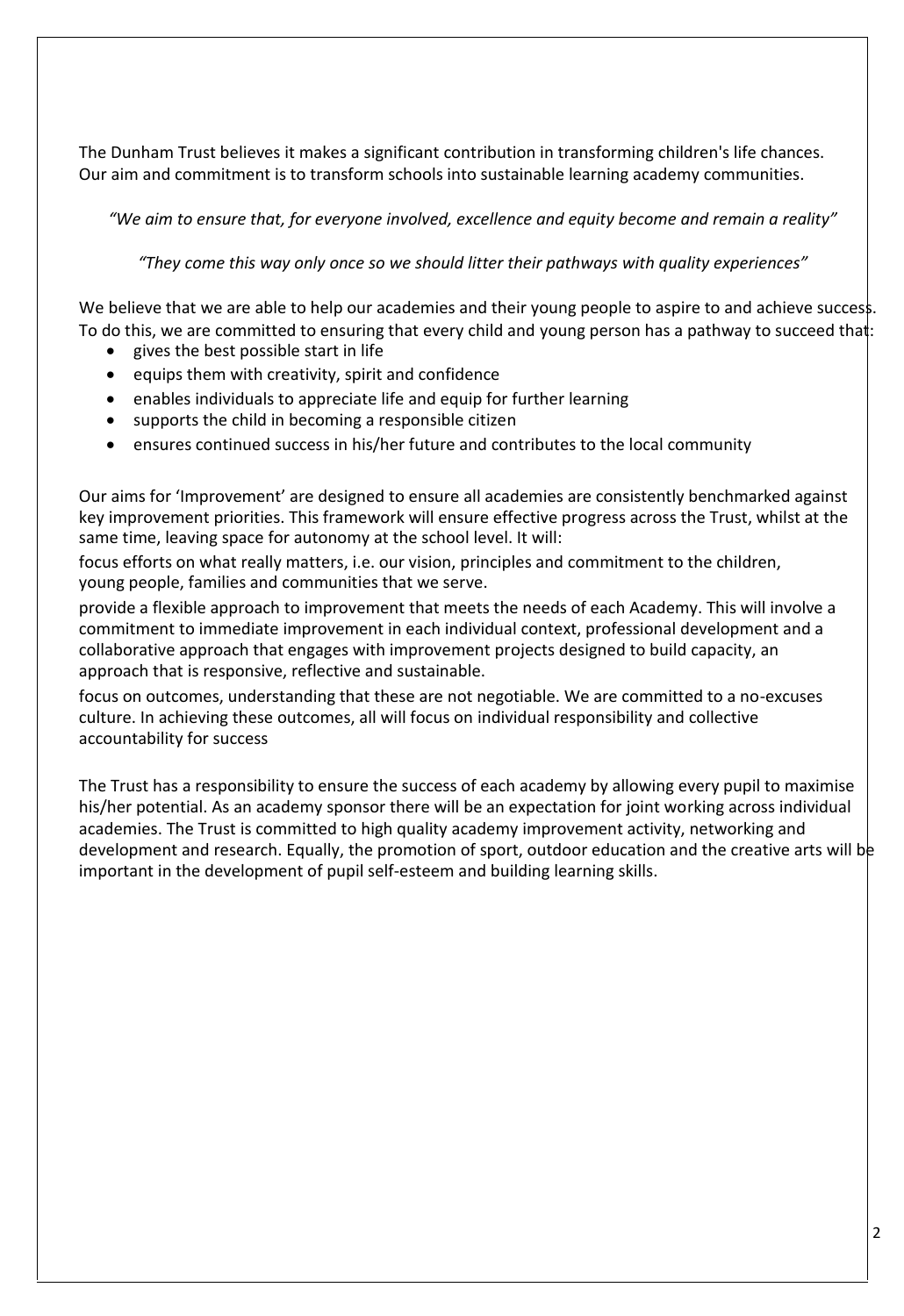**Policy Document for:** Lettings, Meal Charges, Wrap Around Care, 2 year provision, Nursery Top Up Funding, School Uniform, Reading/Library Books

#### **Approved by Resources Sub-Committees:** Feb 2018

#### **Due for Review: Feb 2019**

#### **LETTINGS**

#### **Philosophy**

Provided there is no interruption to school use of the premises, part of the school buildings and grounds may be let to outside bodies after the end of the school day, at weekends and during the holidays, in order to:

- o Raise income for The Trust
- o Better integrate the schools into the local community
- o Familiarise individuals with the schools, who may become pupils or their parents
- o Satisfy some of the needs of local individuals, groups and organisations
- o Increase the use of facilities that are under used by the schools

#### **Categories of Lettings**

It is not envisaged that the use of any school building/premises would be for anything other than community/educational use but The Trust may consider a commercial letting if it were deemed appropriate.

#### **Implementation:**

Bookings are made through the school's Finance Officer, as authorised by the Governing Body, **and confirmed in writing by the school ("The Letting Agreement"). This agreement should be read with terms already incorporated into The Application Form**

- o Prices for longer term lettings are agreed individually and referenced in the Letting Agreement
- o School and PTA activities have priority
- o Specific charges are set at the time of the agreement
- $\circ$  The VAT liability of the letting is determined at the time of the agreement
- o Payment is in advance for single lettings
- $\circ$  Payment is in instalments for a series of lettings that comply with VAT exemption regulations
- $\circ$  The agreement should be updated and reviewed every 12 months. As such, the maximum length of any single letting will be 12 months

A diary is kept covering all school, PTA and outside use of the premises and grounds after school, in evenings, at weekends and in holidays

Users sign an agreement that covers:

- Terms and conditions relating to type of and length of use
- Cancellation
- Damage
- Insurance
- Charging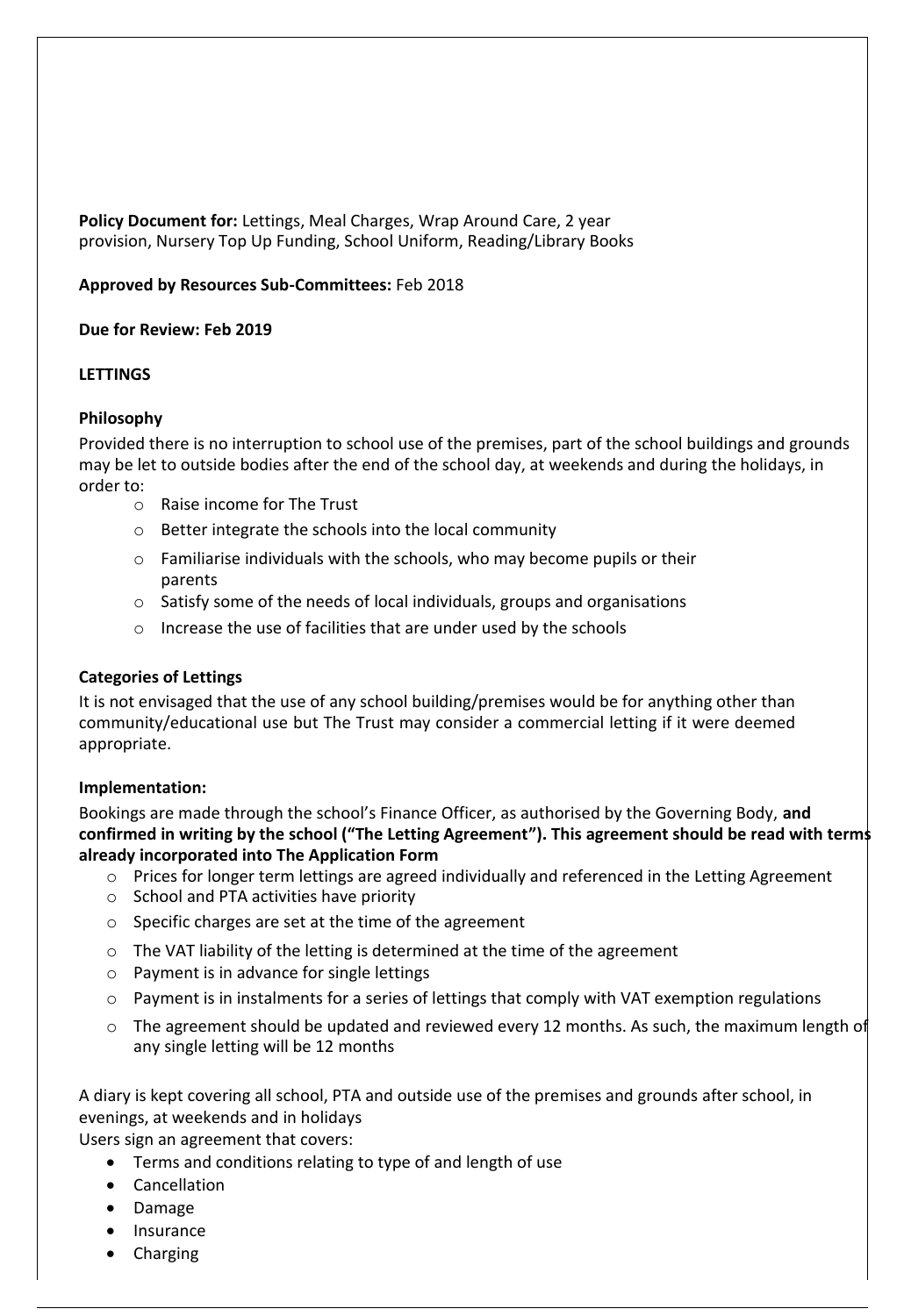- Restrictions on use
- Licensing for the sale of alcohol, or public performances Parking

## **Application Procedures**

a) Application forms, available from the school, should be submitted to the school's Finance Officer at least two weeks before the first day of the proposed letting. In the case of block bookings, four weeks' notice should be given. The person signing the application form will be considered to be the hirer. The hirer will be required to return a copy of the completed booking form to the school before a booking can be accepted. The booking acceptance will be confirmed in writing to the hirer. (See Appendix 1 below).

Applications for continuous lettings of more than one month should be at least one month before the proposed start date. (See Appendix 2)

b) All applications will be considered on their merits, taking into consideration the suitability of the activity. The Governing Body reserves the right to:

- refuse applications without giving a reason
- have a representative present at any function
- terminate any activity not properly conducted

c) Letting fees are reviewed annually by the Governing Body. When the letting has been confirmed payment must be made to the school, prior to the use of the premises. In the case of a regular booking, payment will be required at the end of each term.

#### **Conditions of Use:**

#### **Security of the Premises**

It will be the responsibility of the hirer to ensure that the school premises are secure during the time they are in use.

#### **Use of Facilities**

The hirer will be responsible for the proper use of the school facilities (specialist equipment is not generally available e.g. projectors, TV and video equipment, cookers etc., unless special arrangements have been made) and must take all reasonable precautions to ensure that there is no damage to the fabric of the buildings; furniture and fittings, or school equipment. The hirer will be responsible for making good any damage to the premises and property. Any precautions required to ensure the users' safety when using

equipment are the responsibility of the hirer. This includes, for example, the provision of information and training in the use of the equipment. In all cases, the hirer must ensure that risks associated with the activity are properly controlled throughout the hire period and that the premises are returned to the control of the school in a clean and satisfactory condition.

All mains powered electrical equipment brought onto the premises must be safe and evidence may be required that it has a valid test and inspection certificate (the certificate should be less than one year old for earthed equipment, or less than 4 years old for double insulated equipment). Lower voltage equipment must also be safe and in good condition.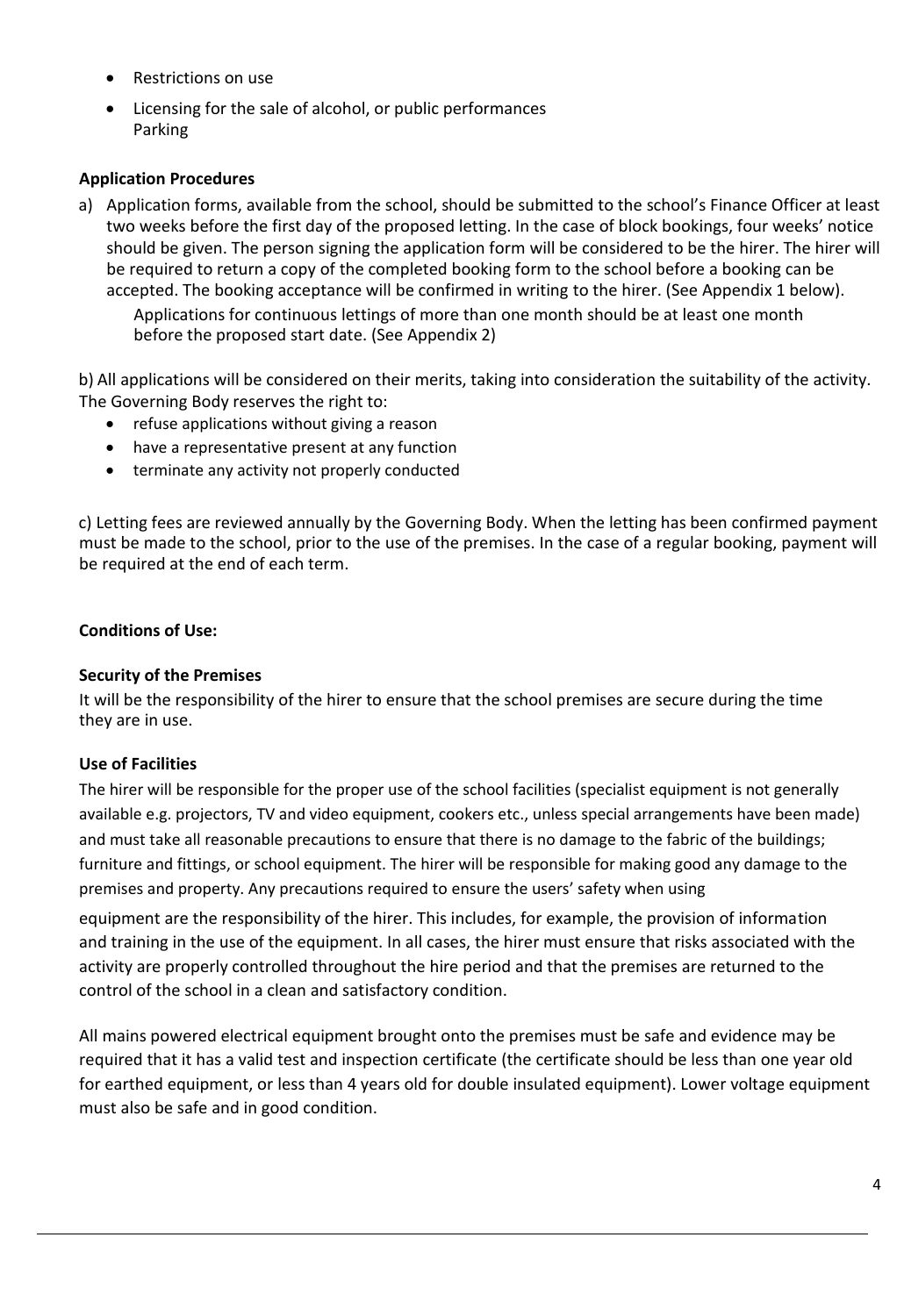The hirer must be advised that they cannot rely on the school's risk assessments for any activities carried out during the letting and must complete their own risk assessments, a copy of which must be held by the school

Users should acquaint themselves with the Fire and Safety regulations and procedures relating to the area of the premises in use. These will be clearly displayed in each of the designated areas. It is the responsibility of the hirer to provide first aid equipment and trained personnel. They must also carry out their own fire drills and organise their own fire procedure.

Fire exits must not be blocked or locked, nor should furniture, equipment, or other obstructions be placed in corridors during the hiring.

The hirer must use only that area of the building hired and must observe any instructions given by the school concerning the area available. Any furniture or equipment moved by the hirer should be returned to its original position at the end of each session.

The hirer is responsible for ensuring that good order is kept on the premises and within the immediate environs of the school, and that the premises are left in a clean and tidy condition.

For security reasons, the hirer will not have access to the school telephone. Hirers are urged to consider acquiring a mobile telephone for use in an emergency.

Smoking and/or consumption of alcohol is not permitted anywhere in the school buildings.

Animals, other than Guide Dogs, are not permitted anywhere on the school premises. This is purely on grounds of hygiene.

No combustible materials are to be used within the school, except with the express approval of the Governing Body.

# **In the event of fire**

The hirer will call the Fire Service (if school staff are not present and supporting the activity) All users will evacuate the building via the nearest fire exit and muster at the designated point. Users must not re-enter the building until the 'all clear' has been given. The Fire Service will give this.

#### **Licences**

There are a variety of licences that may be required for different types of function. The onus is on the hirer to ensure which are necessary, and must produce documentary evidence before the letting takes place. The hirer will indemnify the school against any action brought about by failure to obtain the necessary licence(s).

Examples of licences that may be required include:

- o Theatre licence
- o Copyright/Royalty licence
- o Cinematography licence
- o Alcohol licence
- o Gaming licence

#### **Insurance**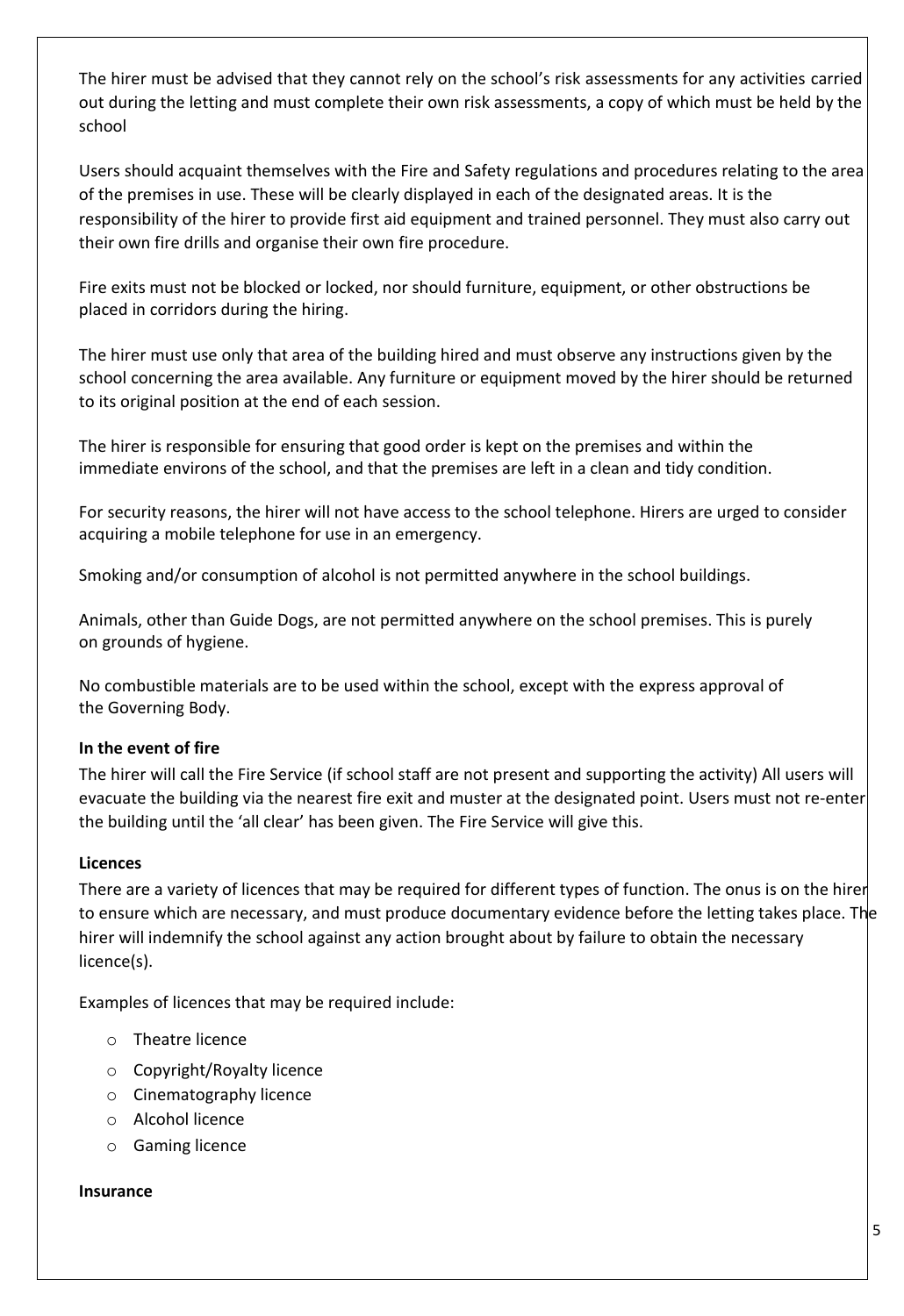The hirer will be responsible for ensuring that the group has adequate insurance appropriate to the activities organised.

**All organisations wishing to use school premises should have their own public liability insurance to cover them for any services and activities they provide, and must have their own employers' liability insurance if employing staff or volunteers. The original insurance document should be seen and a copy taken by the school and kept on file.**

## **Safeguarding**

Hirers must have policies and procedures in place to ensure children's safety and must provide evidence of these to the school as required eg: safeguarding policy, DBS/ISA checks

## **Cancellations**

a) By the hirer. For one off or block bookings (defined as less than one term), cancellations should be made in writing at least 24 hours before the proposed letting, otherwise the hirer will still be liable for the standard charges. In the event of a cancellation being made at the appropriate time, the school will credit the hirer for a free booking the following term, if applicable, or refund the fee if no further bookings are required. For longer term continuous lettings (more than one calendar month), one calendar month notice is required

b) By the School. If the school finds it necessary to cancel a booking, as much notice as possible will be given, generally not less than 24 hours and, where possible, alternative accommodation will be offered. If this is not possible, a refund will be made. The school will accept no liability in respect of commitments incurred by the hirer due to such cancellations. For longer term lettings, one month's notice is required.

# **Other Charges:**

Please see the pricing schedule at the end of this document for prices relating to bookings and charges for:

- o Breakfast Club
- o Holiday Club
- o After School Club
- o School Meals
- o Nursery Admissions/ Pricing

For further detail on what the charges relate to.

- o School meals are payable via ParentPay and accounts must be kept in credit at all times. Individual schools will monitor arrears and parents will be advised to provide a packed lunch should the account fall into arrears.
- $\circ$  Nursery top up are extra sessions available for parents who are not eligible for 30 hours funding these are payable monthly in advance (via ParentPay or childcare vouchers) in accordance with the terms of the contract signed by parents and the school.
- $\circ$  Other charges will be levied on occasion in relation to lost library books, reading books and reading records – such charges are at the discretion of the Head Of School/ Finance Officer.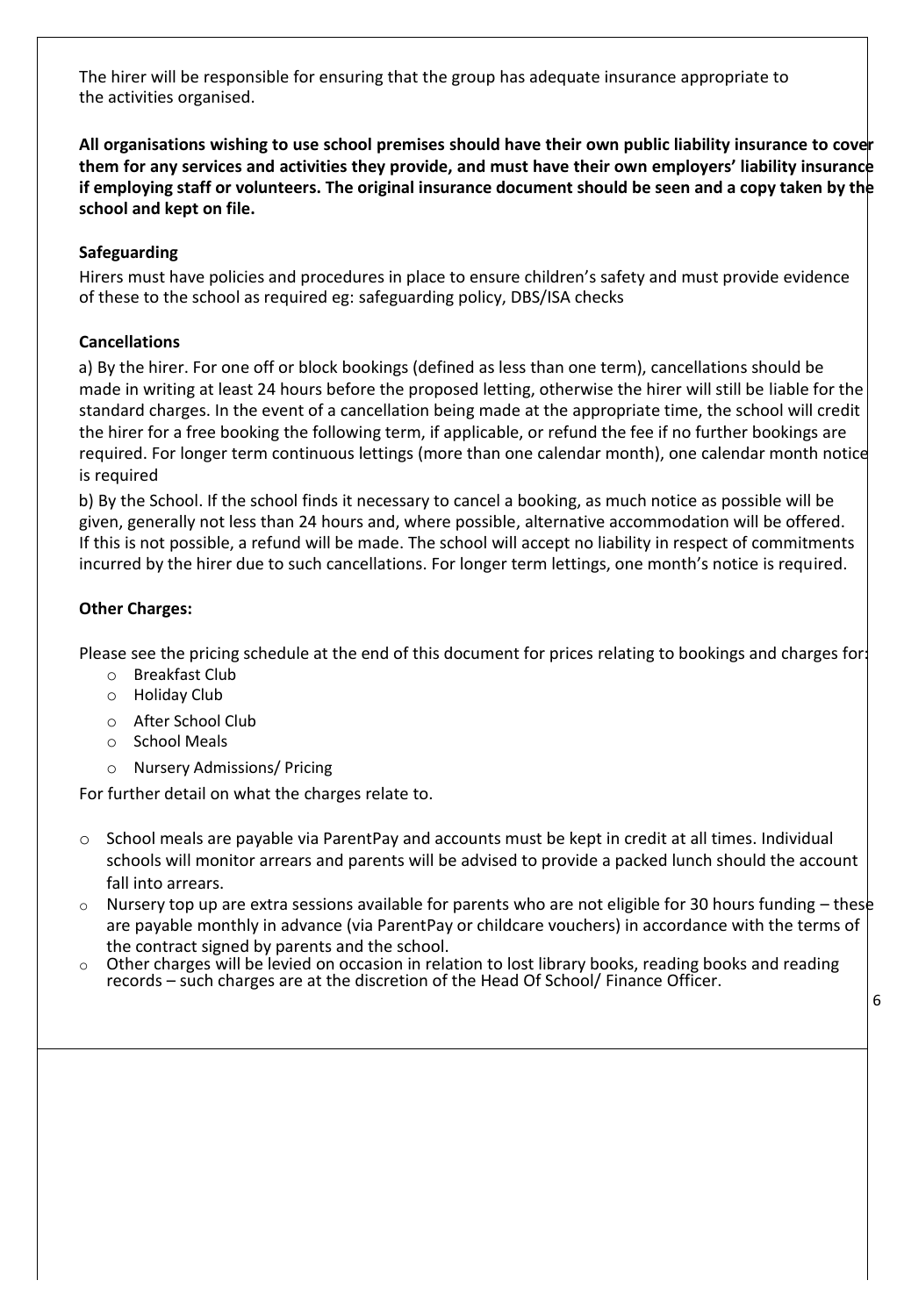### **Tariffs**

Tariffs for all charges are appended to this policy.

#### **Review**

This policy will usually be reviewed every three years

#### **Monitoring and review**

The implementation of this policy will be monitored by the Heads of School

**Approved and agreed by Resources Sub-committees of the Local Governing Bodies of Acre Hall Primary School, Elmridge Primary School, The Orchards School and Lime Tree Primary School**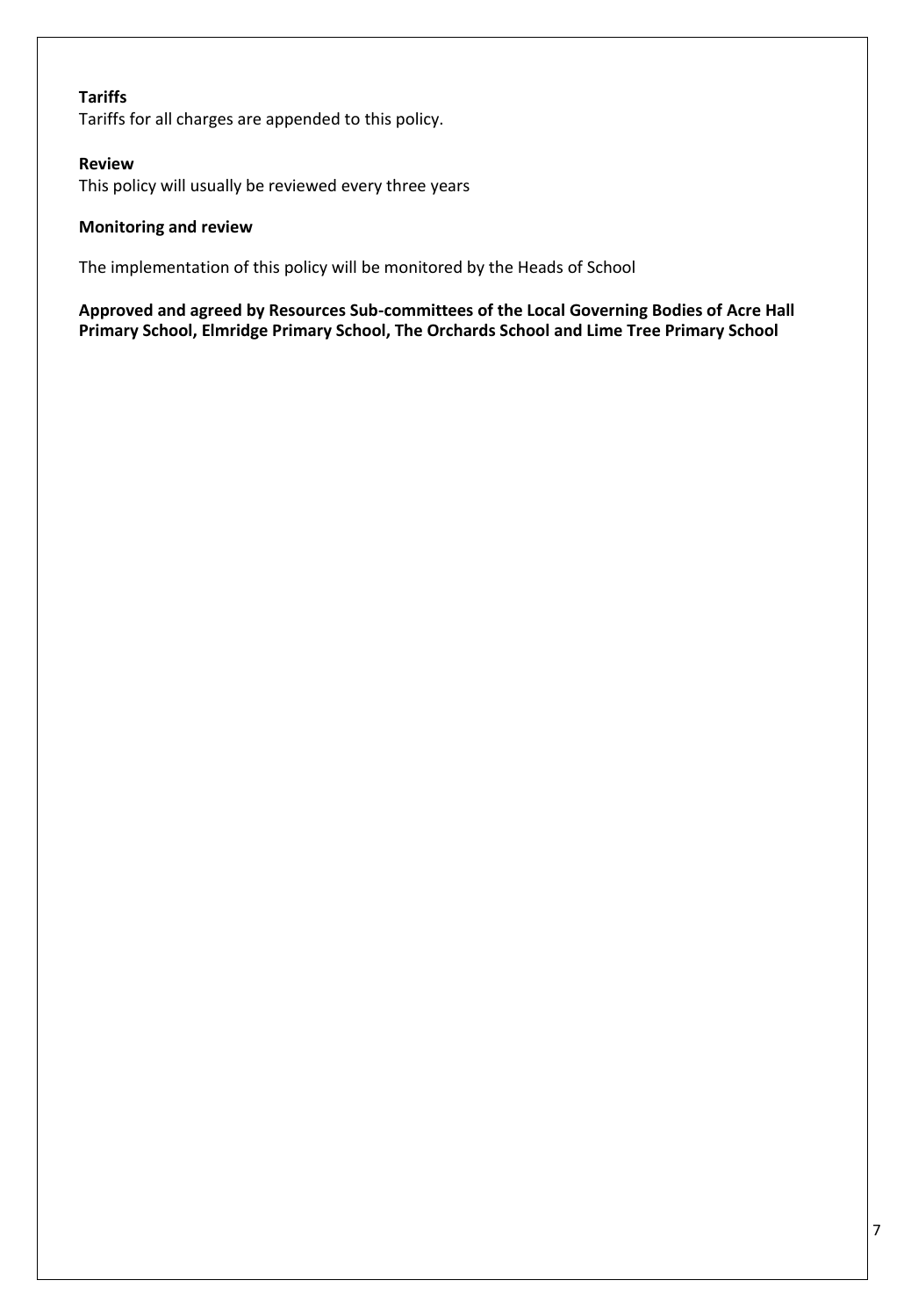| Please complete this form clearly in block capitals                                                                                                                                                 |                                                                                                                                                                                                                                                                                                                            |  |  |  |
|-----------------------------------------------------------------------------------------------------------------------------------------------------------------------------------------------------|----------------------------------------------------------------------------------------------------------------------------------------------------------------------------------------------------------------------------------------------------------------------------------------------------------------------------|--|--|--|
| Name                                                                                                                                                                                                |                                                                                                                                                                                                                                                                                                                            |  |  |  |
| Address                                                                                                                                                                                             |                                                                                                                                                                                                                                                                                                                            |  |  |  |
|                                                                                                                                                                                                     |                                                                                                                                                                                                                                                                                                                            |  |  |  |
|                                                                                                                                                                                                     |                                                                                                                                                                                                                                                                                                                            |  |  |  |
| PostCode                                                                                                                                                                                            |                                                                                                                                                                                                                                                                                                                            |  |  |  |
| Telephone - Daytime                                                                                                                                                                                 |                                                                                                                                                                                                                                                                                                                            |  |  |  |
|                                                                                                                                                                                                     |                                                                                                                                                                                                                                                                                                                            |  |  |  |
|                                                                                                                                                                                                     |                                                                                                                                                                                                                                                                                                                            |  |  |  |
|                                                                                                                                                                                                     |                                                                                                                                                                                                                                                                                                                            |  |  |  |
|                                                                                                                                                                                                     |                                                                                                                                                                                                                                                                                                                            |  |  |  |
|                                                                                                                                                                                                     |                                                                                                                                                                                                                                                                                                                            |  |  |  |
| <b>Hours Required</b><br>(Please allow set up and clear up time)                                                                                                                                    |                                                                                                                                                                                                                                                                                                                            |  |  |  |
| Fee to be Paid                                                                                                                                                                                      |                                                                                                                                                                                                                                                                                                                            |  |  |  |
| Date of Application                                                                                                                                                                                 |                                                                                                                                                                                                                                                                                                                            |  |  |  |
| I certify that I am not less than 18 years of age and accept responsibility for the observance of the<br>Letting Conditions, and that I agree to pay on demand the lettings charge hereby incurred. |                                                                                                                                                                                                                                                                                                                            |  |  |  |
|                                                                                                                                                                                                     | I hereby indemnify the Local Governing Body of The Dunham Trust against all claims in respect of injury, loss or<br>damage, (including school property) arising from this letting. In requiring this undertaking The Dunham Trust does<br>not seek to absolve itself from liability as owners / occupiers of the premises. |  |  |  |
|                                                                                                                                                                                                     | Date                                                                                                                                                                                                                                                                                                                       |  |  |  |
|                                                                                                                                                                                                     |                                                                                                                                                                                                                                                                                                                            |  |  |  |
| We require 24 hour's notice for cancellations or the full fee will be charged.<br>We reserve the right to charge an administration fee for cancellations.                                           |                                                                                                                                                                                                                                                                                                                            |  |  |  |
| For further details please contact the School Office                                                                                                                                                | A confirmation will be sent to you, and you will be invited to discuss the booking in detail to<br>arrange preparation time and any other special requirements.                                                                                                                                                            |  |  |  |
|                                                                                                                                                                                                     | Office use only                                                                                                                                                                                                                                                                                                            |  |  |  |
| Day / time:                                                                                                                                                                                         | Facilities required                                                                                                                                                                                                                                                                                                        |  |  |  |
| Price:                                                                                                                                                                                              |                                                                                                                                                                                                                                                                                                                            |  |  |  |
| To start:                                                                                                                                                                                           | Signed:                                                                                                                                                                                                                                                                                                                    |  |  |  |
| <b>LETTING APPLICATION</b>                                                                                                                                                                          |                                                                                                                                                                                                                                                                                                                            |  |  |  |
|                                                                                                                                                                                                     |                                                                                                                                                                                                                                                                                                                            |  |  |  |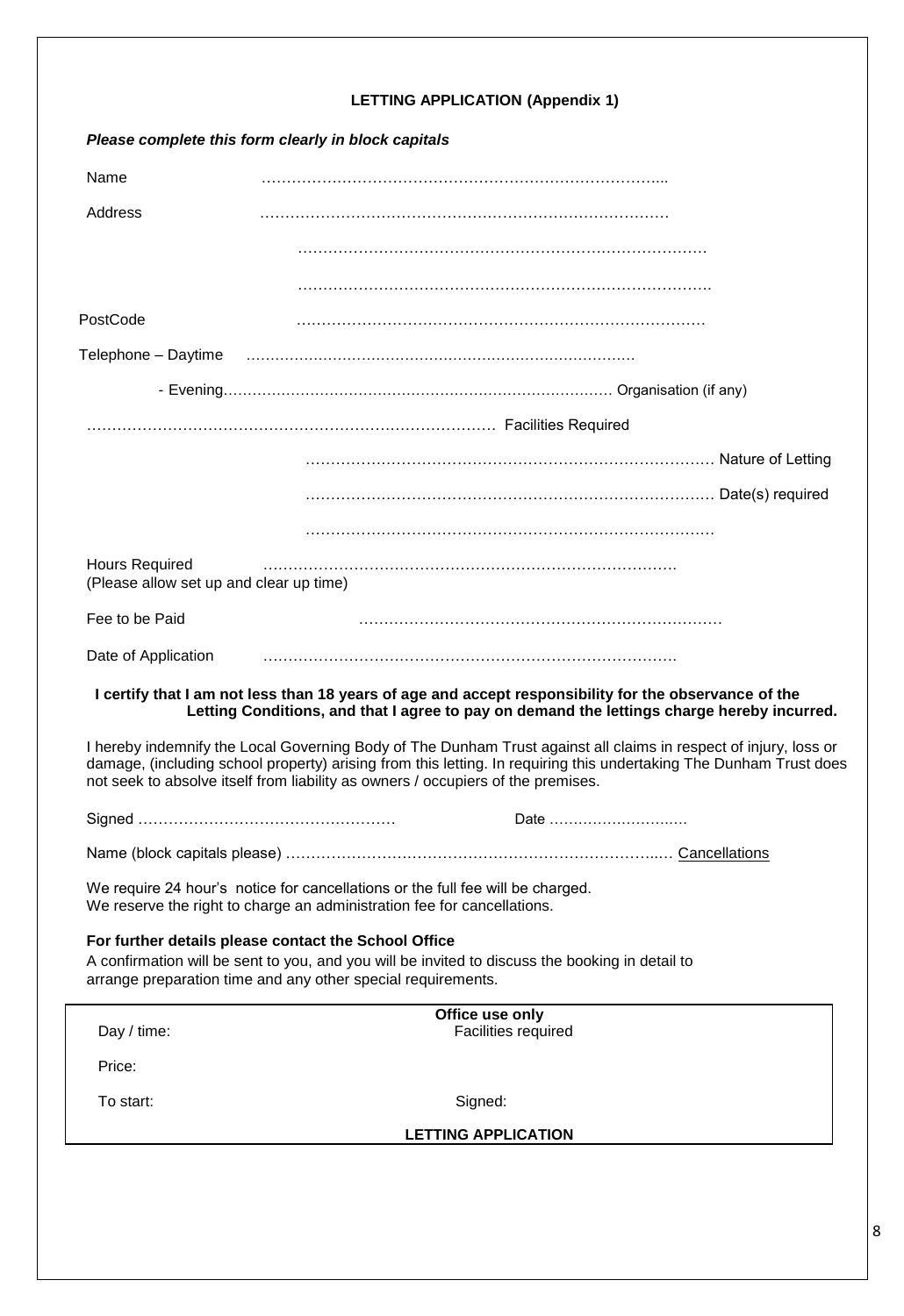# **For long term lettings (Appendix 2)**

# *Please complete this form clearly in block capitals*

| <b>Hours Required</b><br>and clear up time)                                                                                                                                                         |                                                                                                                                                                                                                                                                                                                            |  |  |  |
|-----------------------------------------------------------------------------------------------------------------------------------------------------------------------------------------------------|----------------------------------------------------------------------------------------------------------------------------------------------------------------------------------------------------------------------------------------------------------------------------------------------------------------------------|--|--|--|
| Date of Application                                                                                                                                                                                 |                                                                                                                                                                                                                                                                                                                            |  |  |  |
| I certify that I am not less than 18 years of age and accept responsibility for the observance of the<br>Letting Conditions, and that I agree to pay on demand the lettings charge hereby incurred. |                                                                                                                                                                                                                                                                                                                            |  |  |  |
|                                                                                                                                                                                                     | I hereby indemnify the Local Governing Body of The Dunham Trust against all claims in respect of injury, loss or<br>damage, (including school property) arising from this letting. In requiring this undertaking The Dunham Trust does<br>not seek to absolve itself from liability as owners / occupiers of the premises. |  |  |  |
|                                                                                                                                                                                                     |                                                                                                                                                                                                                                                                                                                            |  |  |  |
|                                                                                                                                                                                                     |                                                                                                                                                                                                                                                                                                                            |  |  |  |
| For long term lets (more than one term) we require 6 week's notice for<br>cancellations or the full fee will be charged. We reserve the right to charge an<br>administration fee for cancellations. |                                                                                                                                                                                                                                                                                                                            |  |  |  |
|                                                                                                                                                                                                     | For further details please contact the School Office<br>A confirmation will be sent to you, and you will be invited to discuss the booking in detail to<br>arrange preparation time and any other special requirements.                                                                                                    |  |  |  |
|                                                                                                                                                                                                     | Office use only                                                                                                                                                                                                                                                                                                            |  |  |  |
| Day / time:                                                                                                                                                                                         | Facilities required                                                                                                                                                                                                                                                                                                        |  |  |  |
| Price:                                                                                                                                                                                              |                                                                                                                                                                                                                                                                                                                            |  |  |  |
| To start:                                                                                                                                                                                           |                                                                                                                                                                                                                                                                                                                            |  |  |  |
| <b>Fee Tariff</b>                                                                                                                                                                                   |                                                                                                                                                                                                                                                                                                                            |  |  |  |
|                                                                                                                                                                                                     |                                                                                                                                                                                                                                                                                                                            |  |  |  |